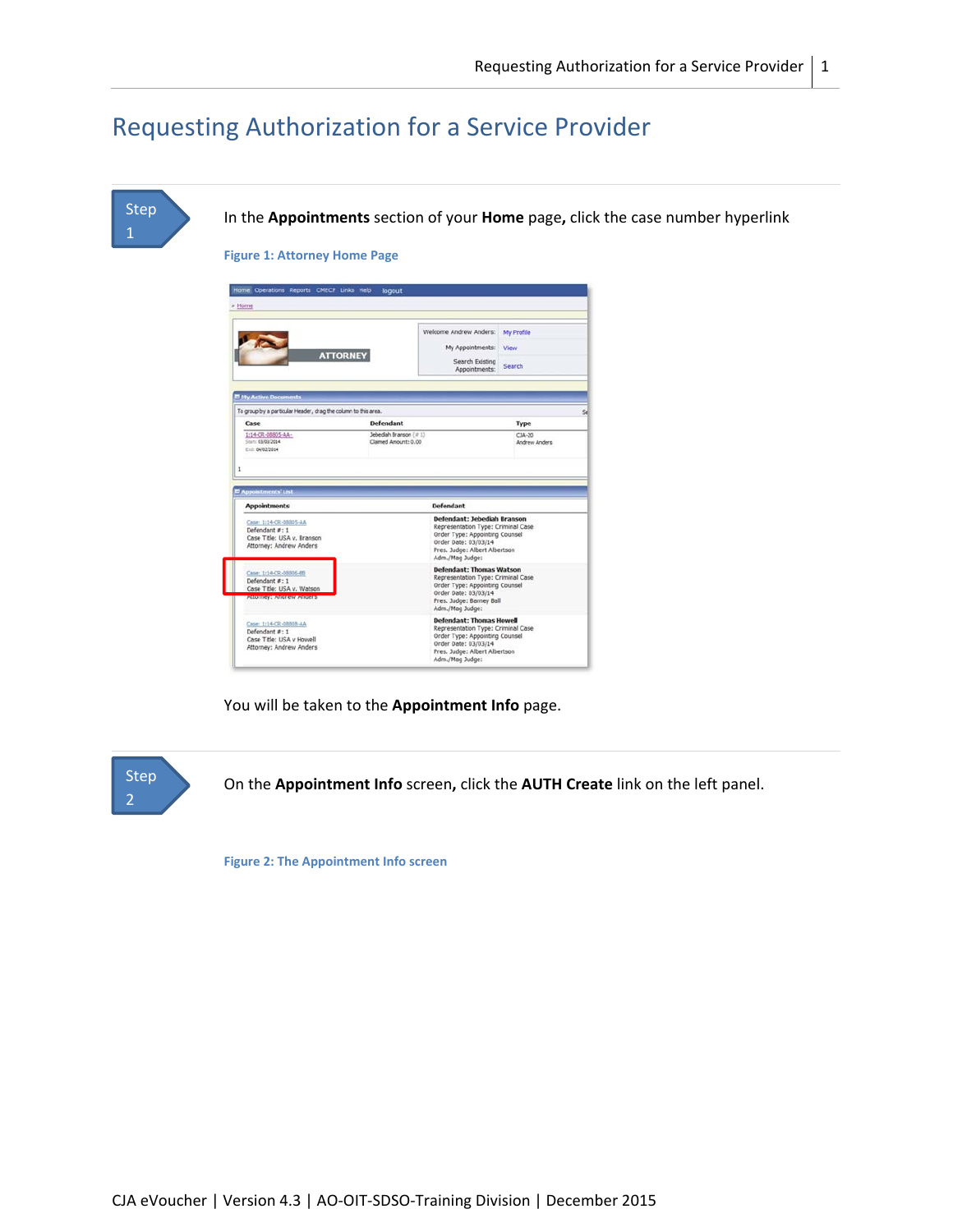



## **Fill in the information requested for the Authorization.**

Enter information in the **Estimated Amount**, **Basis of Estimate**, and **Description** fields, then from the **Service Type** drop‐down menu, select the applicable service type.

#### **Figure 3: Authorization Basic Info**

| <b>Order Date</b>         |          |
|---------------------------|----------|
| <b>Nunc Pro Tunc Date</b> |          |
| Repayment                 |          |
| <b>Estimated Amount</b>   | S<br>٠   |
| <b>Authorized Amount</b>  | \$       |
| <b>Basis of Estimate</b>  |          |
| <b>Description</b>        |          |
| <b>Service Type</b>       | $\vee$ . |
| <b>Requested Provider</b> |          |

# **Notes:**

 You may attach multiple supporting documents in the **Documents** tab. You will be able to include a description for each document as you load it.



**Submit your Authorization Request.**

**Figure 4: Authorization Request Confirmation Tab**